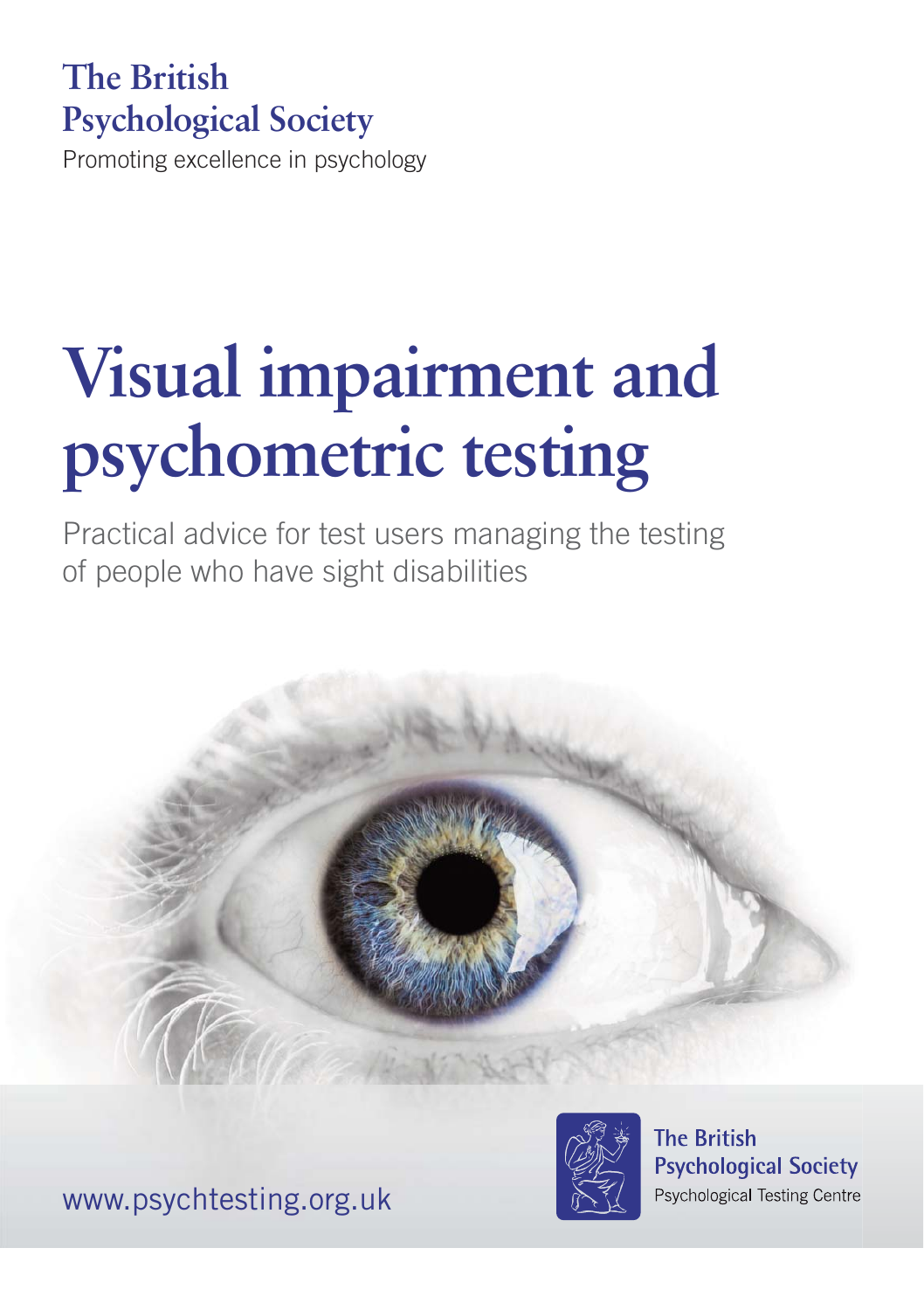#### **The purpose of these guidelines**

These guidelines are to help holders of the BPS Qualifications in Test Use in Occupational, Educational or Forensic Contexts, who are required to test someone who has a visual impairment.

## **Visual impairments and the law**

A person who is registered or certified blind or partially sighted was automatically regarded as disabled under the Disability Discrimination Act (DDA) (1995) and remains so, under the Equality Act 2010, which has replaced the DDA. The Equality Act legally protects people from discrimination in the workplace and in wider society. Under the Equality Act, an individual is disabled if they have a physical or mental impairment that has a 'substantial' and 'long-term' negative effect on their ability to carry out normal daily activities. Therefore, even without registration, it is likely that a person with significantly limited vision which is not easily corrected using glasses or contact lenses will be considered disabled under the provisions of the Equality Act. The Act makes it unlawful for an employer to treat a disabled person less favourably than a non-disabled person, and those who provide services must make them accessible to clients with disabilities. When tests are being used in connection with employment (e.g. in making selection decisions), employers have a duty to make reasonable adjustments so that disabled persons are not placed at a substantial disadvantage. In educational, clinical or other contexts, disabled people have the right to expect the same quality of service, including accuracy of diagnostics and assessment as other users of the service.

In 2003, another new Act came into force, the Copyright (Visually Impaired Persons) Act 2002. Under this Act, (which enables single or multiple copies to be made of information), a visually impaired person is defined broadly, as a person:

- who is blind:
- who has an impairment of visual function, which cannot be improved, by the use of corrective lenses, to a level that would normally be acceptable for reading without a special level or kind of light:
- who is unable, through physical disability, to hold or manipulate a book, or
- who is unable, through physical disability, to focus or move his eyes to the extent that would normally be acceptable for reading.
- This definition, differing from that used by 'Articles for the Blind' and many organisations' eligibility criteria, does not in any way affect any other definition. It does however, go beyond 'blind and partially sighted' people as commonly understood. It is therefore useful to be aware of generally. (The above definition is taken from the RNIB website **www.rnib.org.uk**)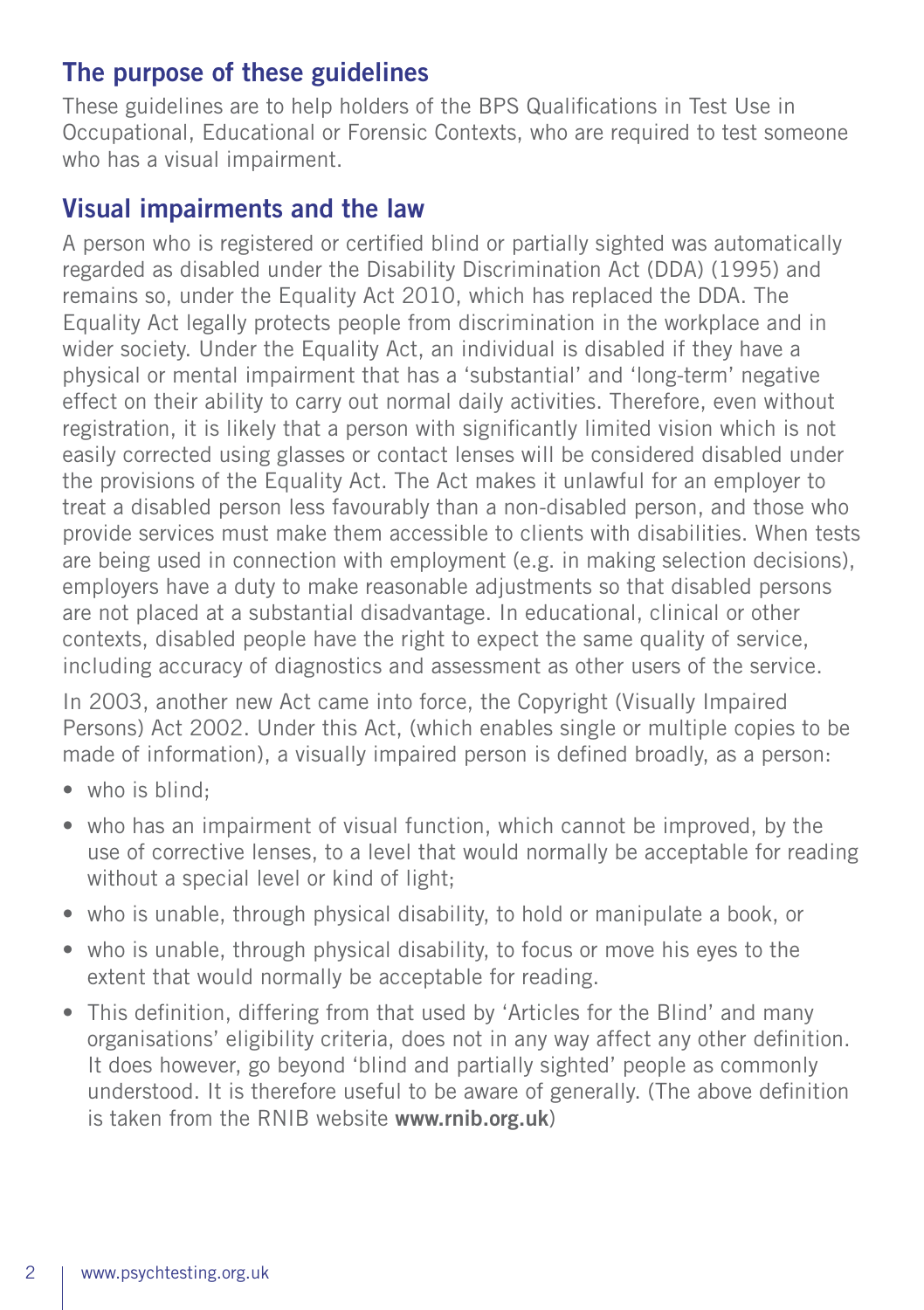## **About visual impairments**

Visual impairment covers a wide range of conditions. Even a person who is registered blind may have some residual vision, e.g. the ability to discern light from dark, or even quite good acuity within a severely limited field of vision. Partial sight also covers many different types of conditions. These can range from very blurred vision to loss of some areas of the field of vision. For some people the act of focusing can be difficult, which can mean that reading is arduous as it is necessary to constantly refocus on the next portion of text. (It is perhaps useful therefore to be mindful of the broader definition used in the Copyright Act 2002).

A visual impairment may occur alone or in combination with other conditions. Where a visual impairment is combined with a hearing impairment, communication may be via hand spelling or other code, requiring a skilled interpreter. (Guidelines on psychometric testing for people with hearing impairment are available from the BPS Psychological Testing Centre (PTC) website **www.psychtesting.org.uk**).

Some people are born with visual impairments, or have lived with the disability for a long time and have been taught or developed their own strategies for coping with both the practical difficulties of living and dealing with information usually presented in text form. For instance, those with very restricted vision may be skilled and comfortable with Braille texts. However, those who lost their sight in later life often have not learned Braille. Moon, an alternative to Braille, is sometimes used, especially by older people, but modern technology offers many alternative solutions to tactile scripts. Audio tapes, digital recordings and telephones can easily replace Braille for reading and writing, and computers with screen magnification, speech synthesis or voice-activated commands allow access both to modern technology and communication via e-mail. Information technology can enable individuals with certain visual impairments to adjust the style, size or colour of the font, or the contrast and brightness of the screen, in order to best suit their needs. Alternatively, voice activated technology may be more appropriate for some individuals. A talking calculator could also be useful to some individuals. It is always advisable to ask the individual what works best for them and how they prefer to access information technology.

For those with more residual vision, texts are typically accessed using large print and/or various magnification and lighting aids. Aids can include powerful spectacle lenses, freestanding magnifiers placed on top of a text, often with an integral light source, or more powerful magnification via a CCTV. These are machines rather like microfiche readers which produce a highly magnified version of a text on screen when the page or book is inserted. They often have variable magnification and display controls. With high magnification only a small part of the text fits on the screen at any one time and the user has navigation controls to move across and down the page. It is important to remember that this can slow down the reading process, so extra time may be required.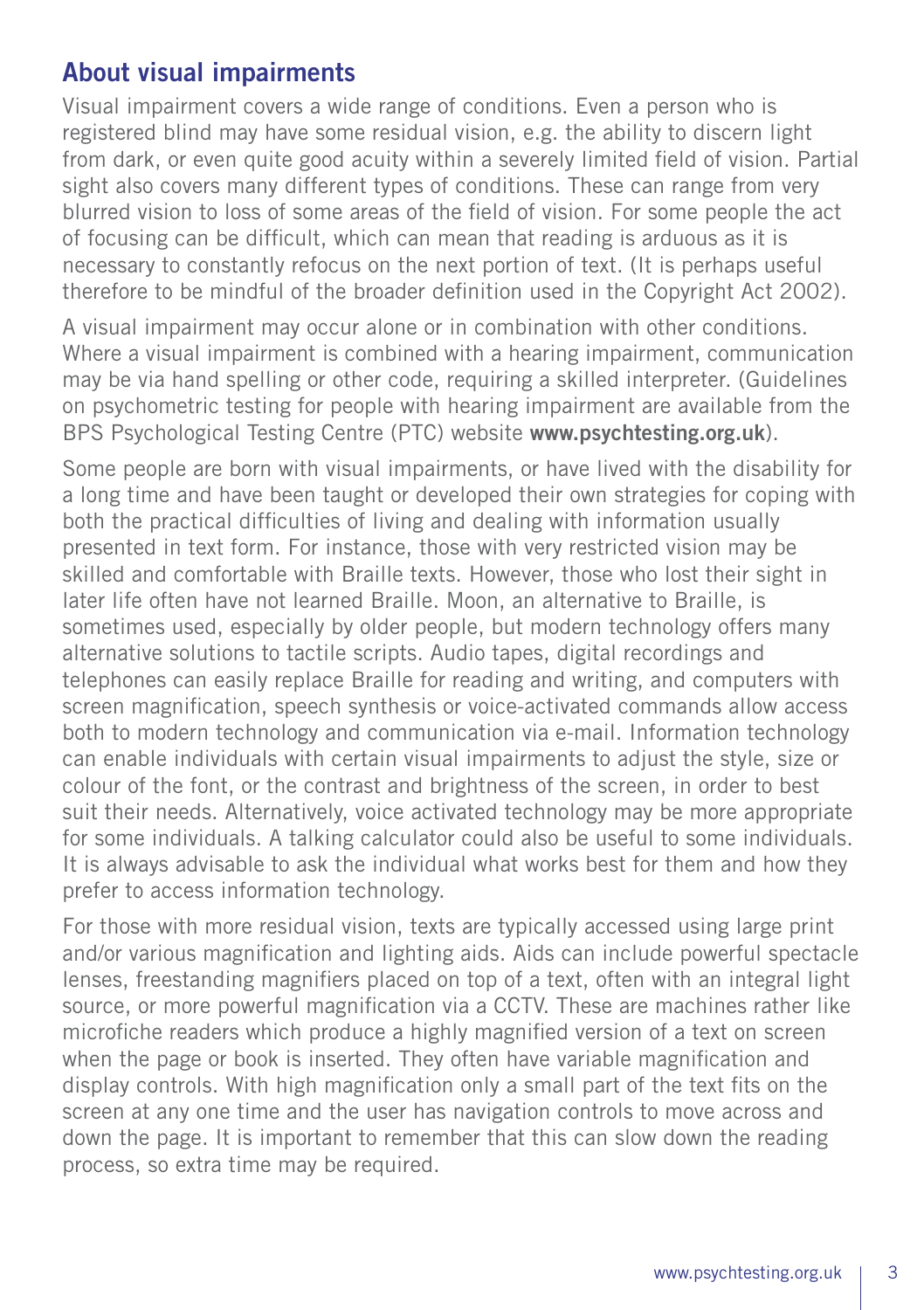## **Impact on testing**

Any task where materials are presented visually, whether on paper, computer screen or as objects to be manipulated, will cause difficulty for a visually impaired person. This will include the vast majority of psychometric tests. In order to assess a person with a visual disability, it is likely to be necessary to make adjustments to standardised test administration procedures, use alternative forms of materials, or both. However, such changes to a test cannot be made without affecting its reliability and validity. Advice should therefore be sought from the test publisher or a Chartered psychologist with suitable expertise in assessing people with visual impairments before any changes are made. Publishers may be able to supply materials in alternative formats as well as providing advice on appropriate adjustments to administration procedures.

Speak also to the individual about what works best for them, including how they best access visual or written material and what adjustments they use in everyday situations. Finding out from an individual how a disability effects them functionally is always informative and may provide useful information in respect of reasonable adjustments in a testing situation.

# **Practical advice in advance of the testing session**

- Try to choose tests where alternative forms of materials are available. Check how you could access special materials and advice on how to use them should these be needed. Test Publishers can provide guidance and may have their own guidance leaflets.
- If you are using computerised test administration or are accessing tests via the internet, consider how you will deal with someone with a visual impairment or other disability. This might include using different onscreen forms, or making arrangements to test people individually with alternative materials. Again, discuss with the individual how they prefer to access IT.
- When inviting people to a testing session, ask them to inform you prior to the test if they have a disability or any condition that might affect their performance on the tests. This allows the test user / administrator to seek advice and prepare for any special needs.
- Provide any practice materials that are supplied with the tests well in advance of the testing session so test takers can check if they would have difficulty with any of the tasks. If possible, ensure a range of alternative forms of practice materials are available, so that the most appropriate can be used.
- If a visual impairment is reported, ask, 'How does it affect you?' Enquire how the person prefers to access written materials. Does a blind person read Braille or prefer to have texts read out? Does a partially sighted person need large print or special lighting conditions? How does the impairment affect the person's reading speed? Are there difficulties scanning a text, moving focus? Where a young child is to be tested, check with carers and educators what would be appropriate.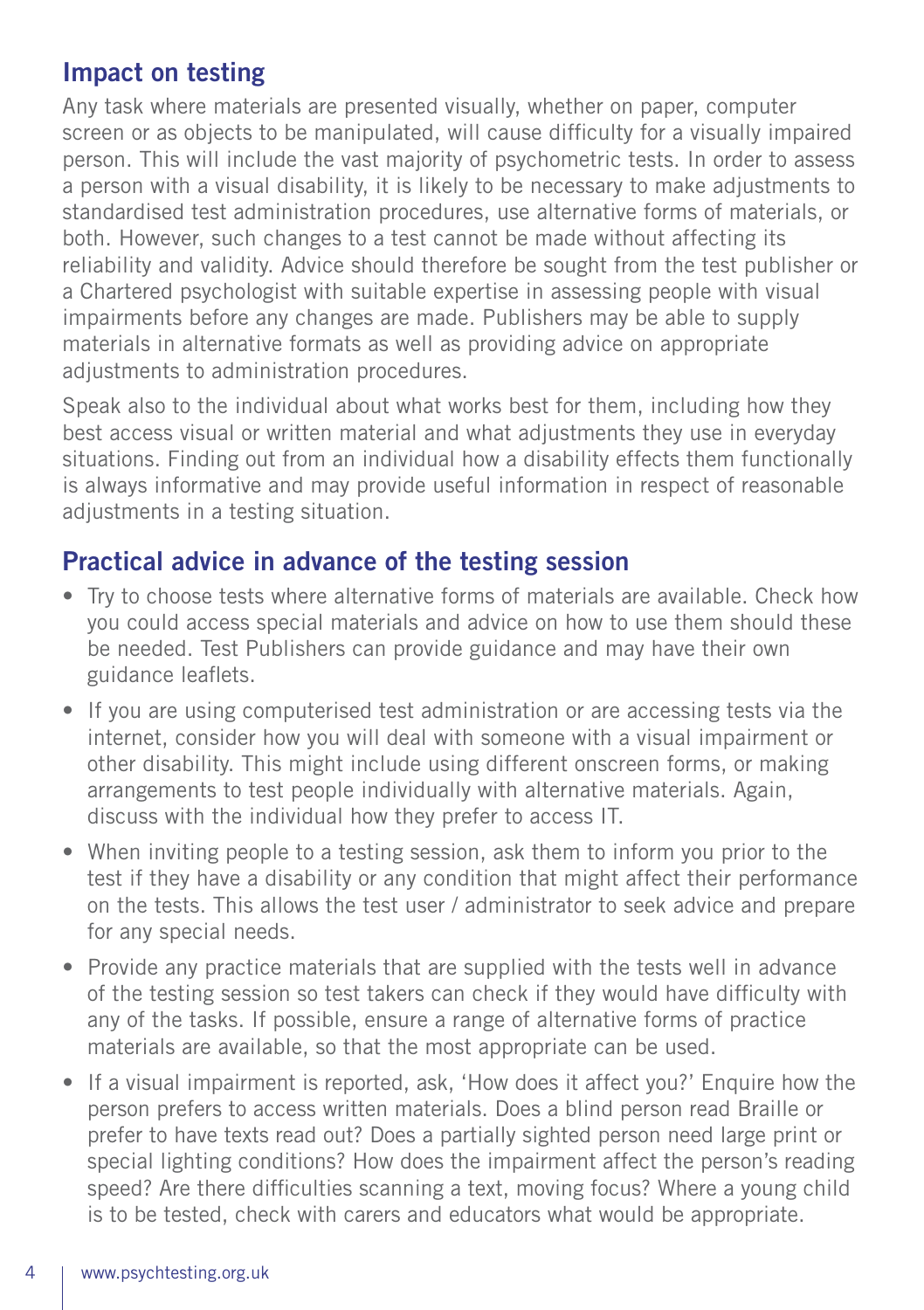Individuals may be able to tell you about aids, equipment, lighting levels or the nature of any information technology adjustments. They may also be able to tell you about any provisions required in exam conditions, for example, use of a scribe, reader, extra time or transcription requirements, (braille, moon, thermoform, audio-transcription or large print size requirement etc.).

- As well as discussing the test itself, consider any other equipment or processes involved. Will the test taker be able to use a standard or modified answer sheet? How does the person usually use a calculator if one is needed for a test? Is there a requirement for a talking calculator?
- Consider the relevance of the test or questionnaire being used for the assessment purpose. Would the test be as relevant to a visually impaired person? For instance, in adjusting a job for a visually impaired person some tasks may be passed on to other staff (e.g. filing, proof-reading), making some skills unnecessary; similarly, using pictures to assess vocabulary in a young child may be inappropriate. Try to find alternative tests which are less dependent on visual materials (e.g. a vocabulary test using physical objects).
- Think also about the room and location in which testing is being carried out. This is not only in terms of lighting levels in that room, but also wider access issues in terms of the venue or building. Likewise, prior to the testing session, ensuring that joining letters, practice materials and/or instructions are provided in appropriate formats is also a requirement and this too may provide useful information in support of the testing session itself. Advice on such issues can be accessed via the RNIB.

#### **Making adjustments to tests**

The standardised nature of psychometric tests is one of the main contributors to their effectiveness and objectivity, and arbitrary modifications to the test or administration procedure are likely to invalidate the results and render standard norm groups and score interpretations meaningless. Changing the way a test is administered can alter what is being measured. For instance, when a test is read out, memory may become a more important factor in responding. Professional advice will be needed to ensure that adaptations are appropriate and to advise how changes might affect interpretation of scores and appropriateness of standard norm groups.

Therefore, where a modification is required, advice should be taken from a Chartered psychologist with expertise in this area or from the test author, distributor or publisher. They will have knowledge of the type and degree of modification that might be needed.

The way the person accesses the test will affect the timing where tests have a fixed time limit. For instance, reading Braille is slower than ordinary text reading. Where the test taker needs to refer between different parts of the text (e.g. from a question to the relevant part of a passage in a reading comprehension test) this will be particularly slow. People using a large print test version together with a high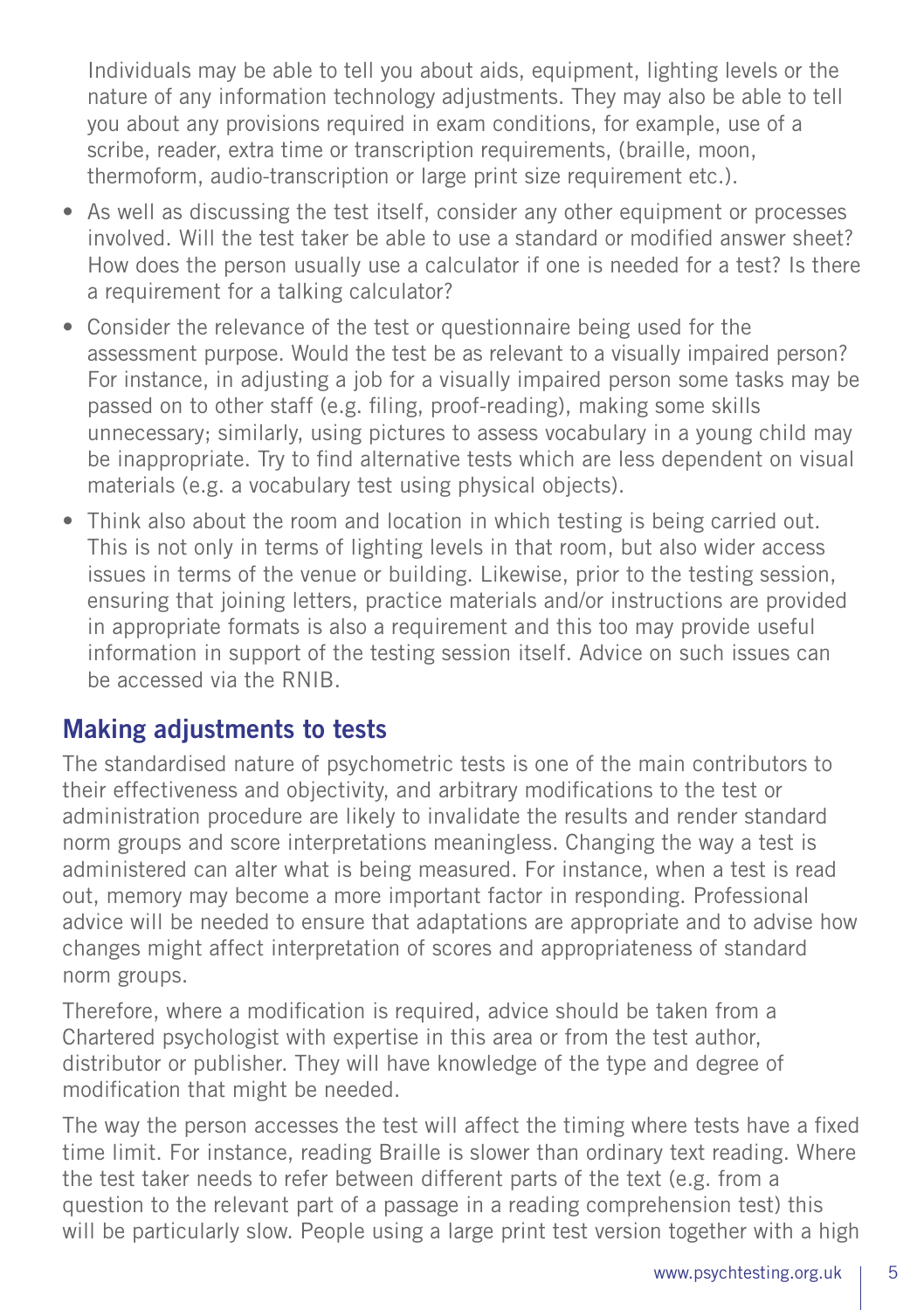degree of magnification may only be able to see a few words in focus at a time and therefore will find reading slower and scanning difficult. A time modification will be needed for these test takers.

The amount of extra time required will depend on the person's disability, the tests being used, the way they are to be administered and their relationship to the characteristic being measured. Only a relevant professional can determine what is appropriate. An arbitrary decision should never be made.

Some test takers may want to bring along special equipment or may ask for specific lighting conditions. For other test takers the best way to administer the test may be using a reader and / or a scribe. This may be particularly appropriate for test takers who usually access text via an audio tape or speech synthesizer, as these types of technology can be quite difficult to use when there is a need to refer backwards and forwards in the text.

Consider whether the person can indicate responses in the standard manner. A modified answer sheet may be required, or it may be appropriate for the test administrator to note down the responses even when this is not the normal procedure. Where test takers are providing quite personal information, e.g. by answering a personality questionnaire, make sure that the administration method does not require greater disclosure than the standard procedure. For instance, reading with oral answers to a checklist means that the administrator is aware of individual answers, whereas this is not so when the test taker is filling in their responses themselves, such as for a paper and pencil administration. This can affect the way a person responds.

Whilst not about the use of psychometric tests *per se*, it is important to remember that other aspects of selection and recruitment processes may need consideration, for example at Assessment or Development Centres. Certain assessment tasks or some group-based activities may also disadvantage an individual with a visual impairment. Individuals may not, for example, be able to easily pick up on visual or facial cues in interactional situations; may experience some anxiety in a group discussion situation; may not be able to see a DVD clip easily; or may be slower to read task instructions. Again, such issues need consideration and sensitivity when considering the adjustments that may be needed to accommodate an individual's needs.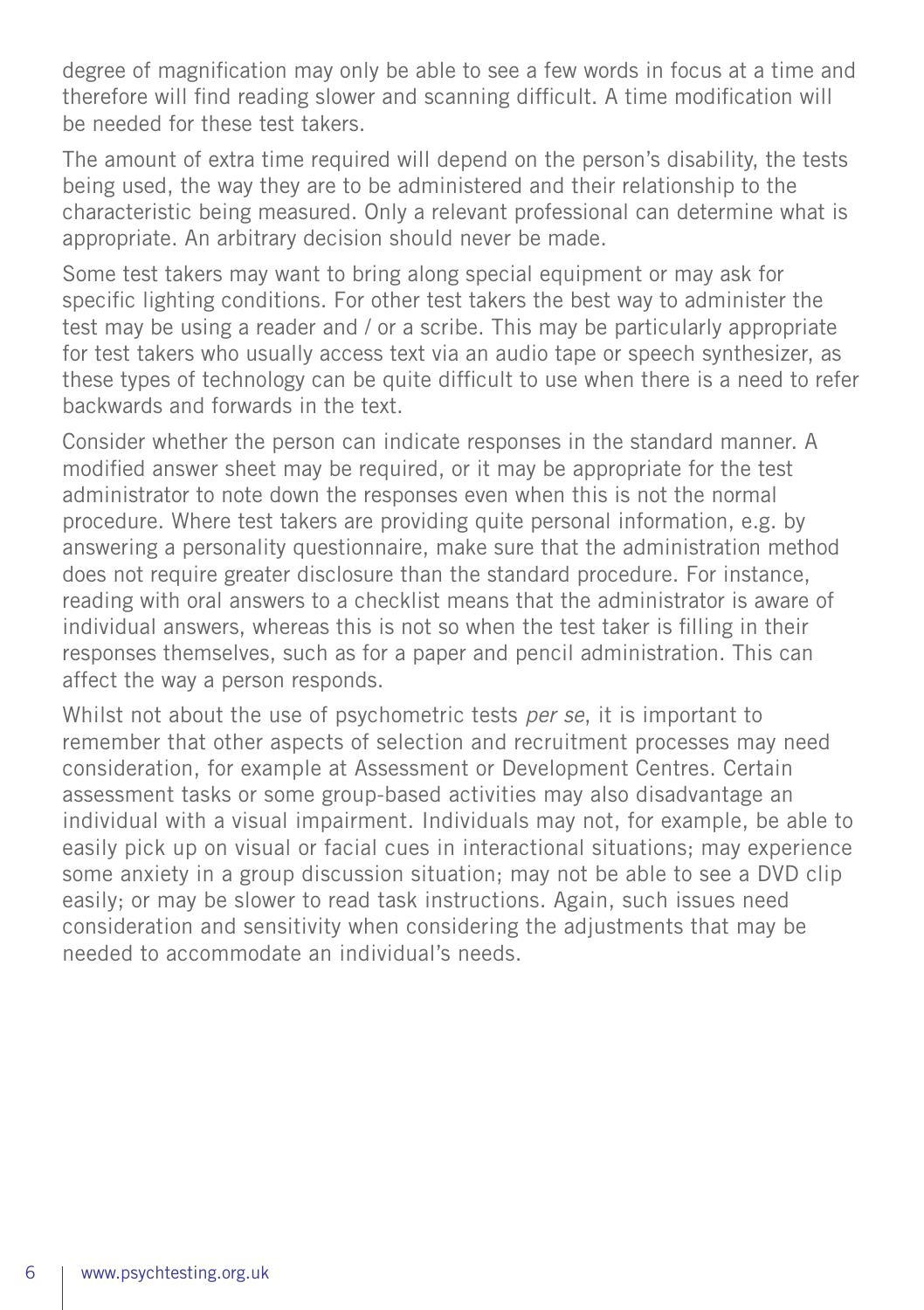## **Practical advice during the testing session**

Whether adjustments have been made to standard test procedures or not, careful administration can help ensure that the test results for someone with a visual impairment remain valid.

- A calm and understanding approach on the part of the administrator is important. A one-to-one administration can be helpful as it allows a less formal approach. Test takers may feel more able to take their time to become familiar with the task and materials and to ask any questions. Where questions or answers are read out, a one-to-one administration will be necessary in order not to disturb others being assessed. Likewise, this would support a reader and / or scribe scenario, accommodate voice activated systems or allow an individual to dictate their own answers if necessary.
- Make sure there is a large clear surface to work on. Special format materials can be quite large and a person with a visual impairment will prefer to be able to lay things out in an organised way in order to easily know where everything is.
- If test administration times are greatly extended, consider whether breaks are needed to prevent the test taker from becoming overtired. Where testing is part of a larger assessment process, it may be better to schedule the tests on another day. This will help avoid fatigue and also can make timetabling easier.
- Give consideration to lighting levels in the testing room. For many individuals this can be really important.
- Note down in the test log any adjustments made, comments by the test taker, as well as any other non-standard occurrences.
- If further advice is required in interpreting the results, test users may wish to contact the test publisher or consult with a Chartered psychologist with expertise in visual impairment.

Much of the advice provided here is just good testing practice and is contained within the BPS test user qualification competencies on which test users have been assessed. It requires the test user to proceed in a way that is fair and at the same time makes adjustment for a disability.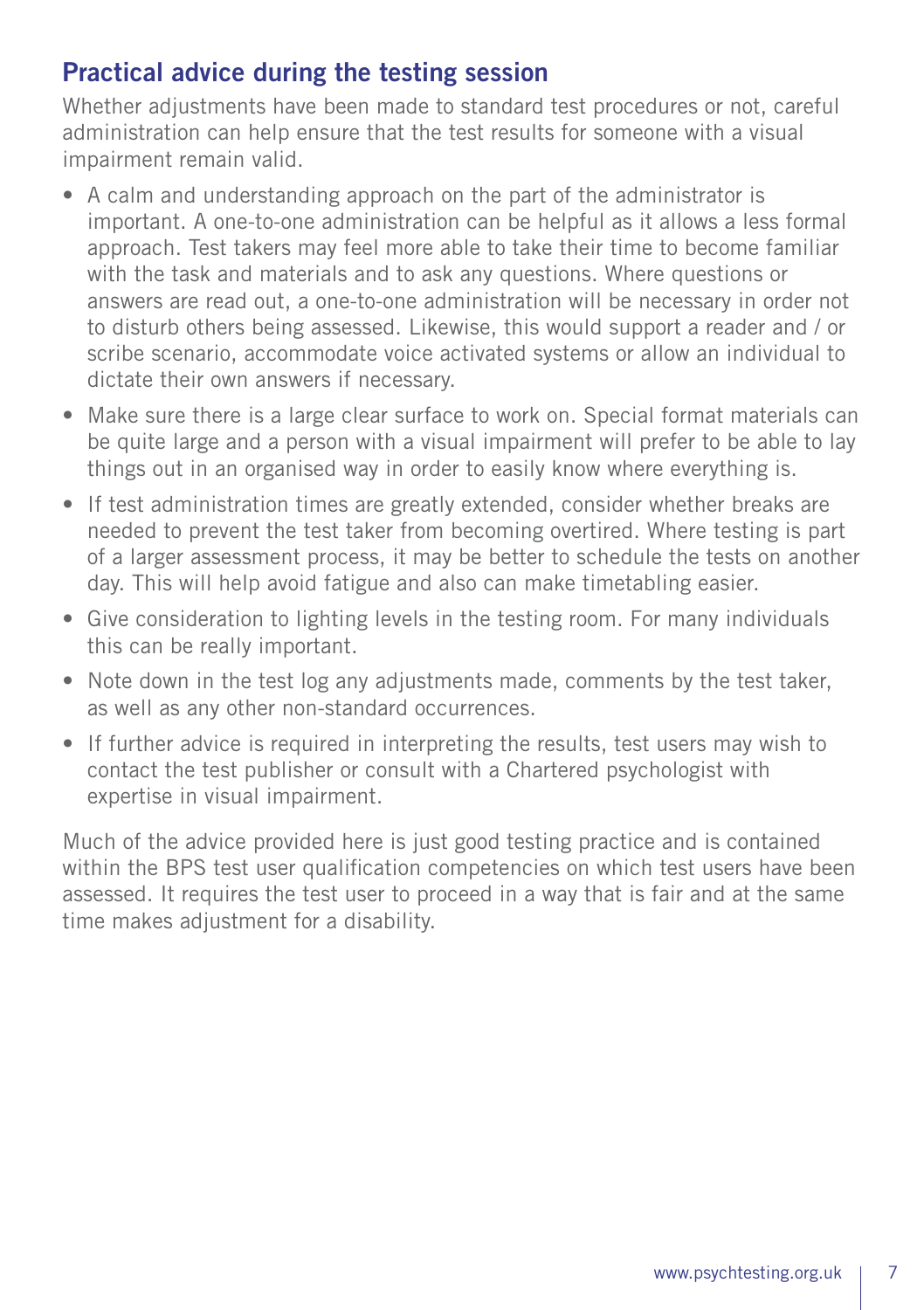## **Useful contacts**

#### **Royal National Institute of the Blind (RNIB)**

*Publishes guidelines on using tests with visually impaired individuals.* 105 Judd Street London WC1H 9NE

**t:** 020 7388 1266 **Helpline:** 0303 123 9999 **e:** helpline@rnib.org.uk **w:** www.rnib.org.uk

#### **Blind in Business**

4th Floor 1 London Wall Buildings London EC2M 5PG

**t:** 020 7588 1885 **e:** info@blindinbusiness.org.uk **w:** www.blindinbusiness.org.uk

#### **Action for Blind People**

53 Sandgate Street London SE15 1LE

**t:** 020 7635 4800 Or via RNIB Helpline Services **w:** www.actionforblindpeople.org.uk

#### **Equality and Human Rights Commission**

Fleetbank House 2–6 Salisbury Square London EC4Y 8JX

**t:** 0207 8327800 **w:** www.equalityhumanrights.com

#### **Equality Advisory and Support Service (EASS)**

**t:** 0808 800 0082 **Textphone:** 0808 800 0084 **w:** www.equalityadvisoryservice.com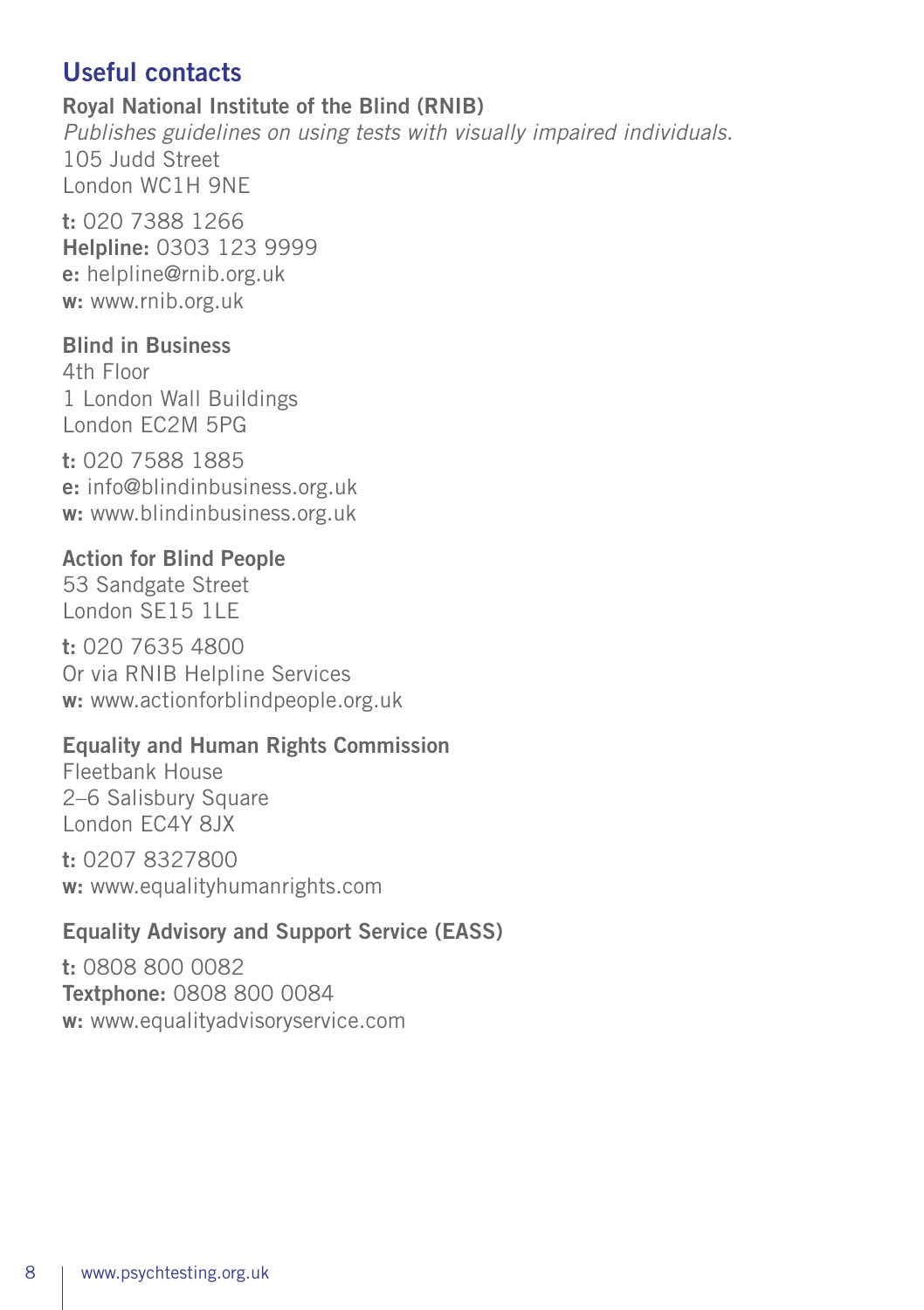# **Useful documentation**

- RNIB Guidelines on psychometric tests for blind and partially sighted people.
- Test publisher guidelines on testing individuals with visual impairment or testing individuals with a disability. These are available from individual test publishers.